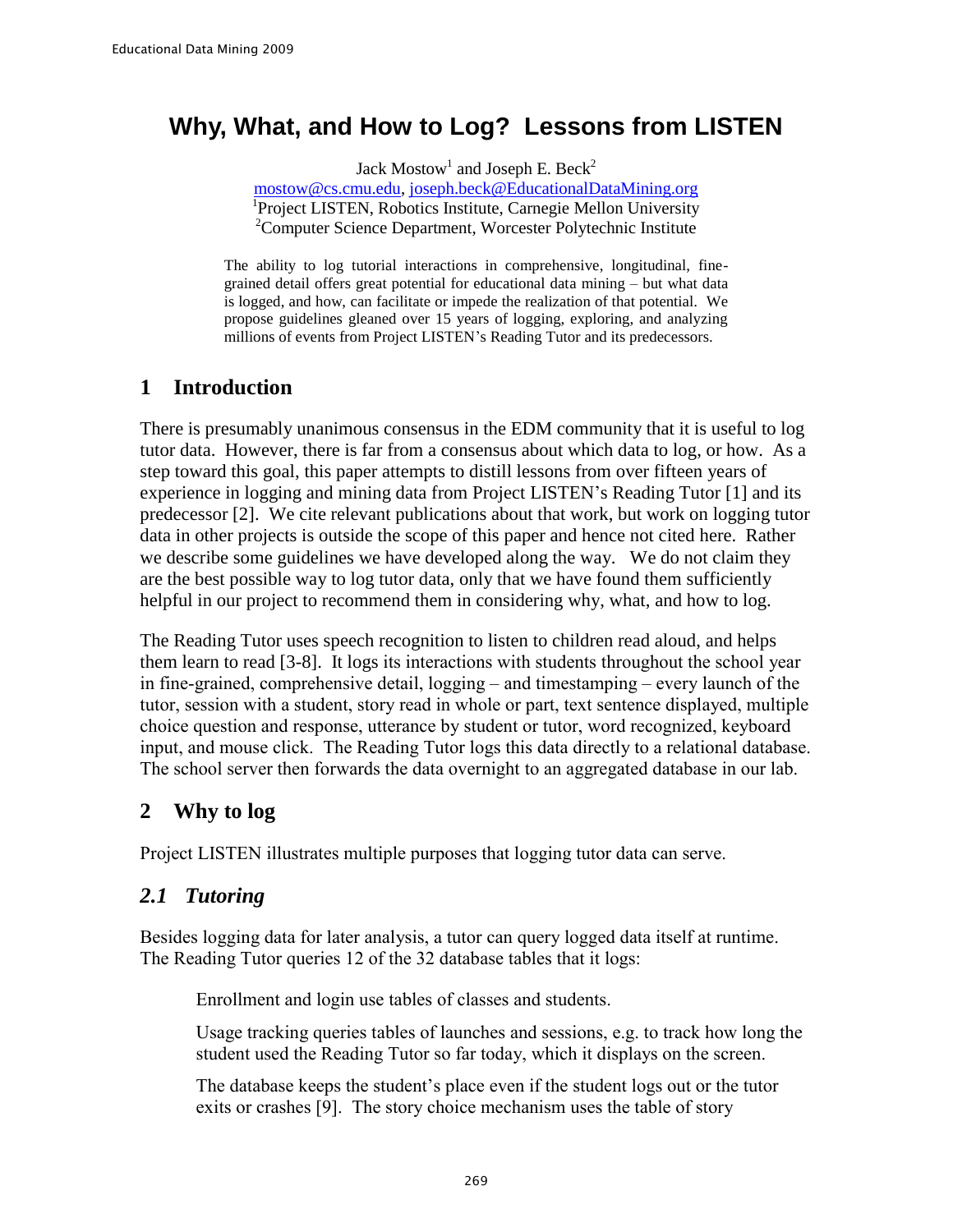encounters to bookmark the student's position in a story, and to remember whose turn it is to pick a story next.

• The tables for the student model determine which level of stories to pick, when to promote or demote the student based on oral reading fluency, which letter-sound mappings to teach, and which words to practice.

### *2.2 Reporting*

A separate program used the database to generate various types of password-protected, web-accessible reports on demand. A report for teachers summarized students' usage and progress [10]. A report for technical support staff computed usage and reliability at each school, and flagged possible technical problems indicated by falloff in usage.

# *2.3 Browsing*

Project LISTEN's Session Browser [11, 12] enables researchers to find examples of tutorial interactions with specified characteristics, display them in human-understandable form, explore them in dynamically variable detail, and annotate them, as Figure 1 shows.



**Figure 1: Event tree displayed by Project LISTEN's Session Browser**

The event highlighted in the tree is a 9-second-long encounter of the sentence *It was easy to find because it was bright yellow*, 45 seconds after the previous sentence encounter, which lasted 19 seconds and occurred 3 minutes into a 6-minute encounter of the Level B (grade 2) story "Vicky's Airport Visit, Part 2," which the student picked 2 seconds after starting an 11-minute-long session at 1:33pm on January 1, 2006. A human annotator later rated both sentences on a scale from 1 to 4 for four items of a fluency rubric [13]. The second sentence encounter has been expanded here to reveal three utterances, the last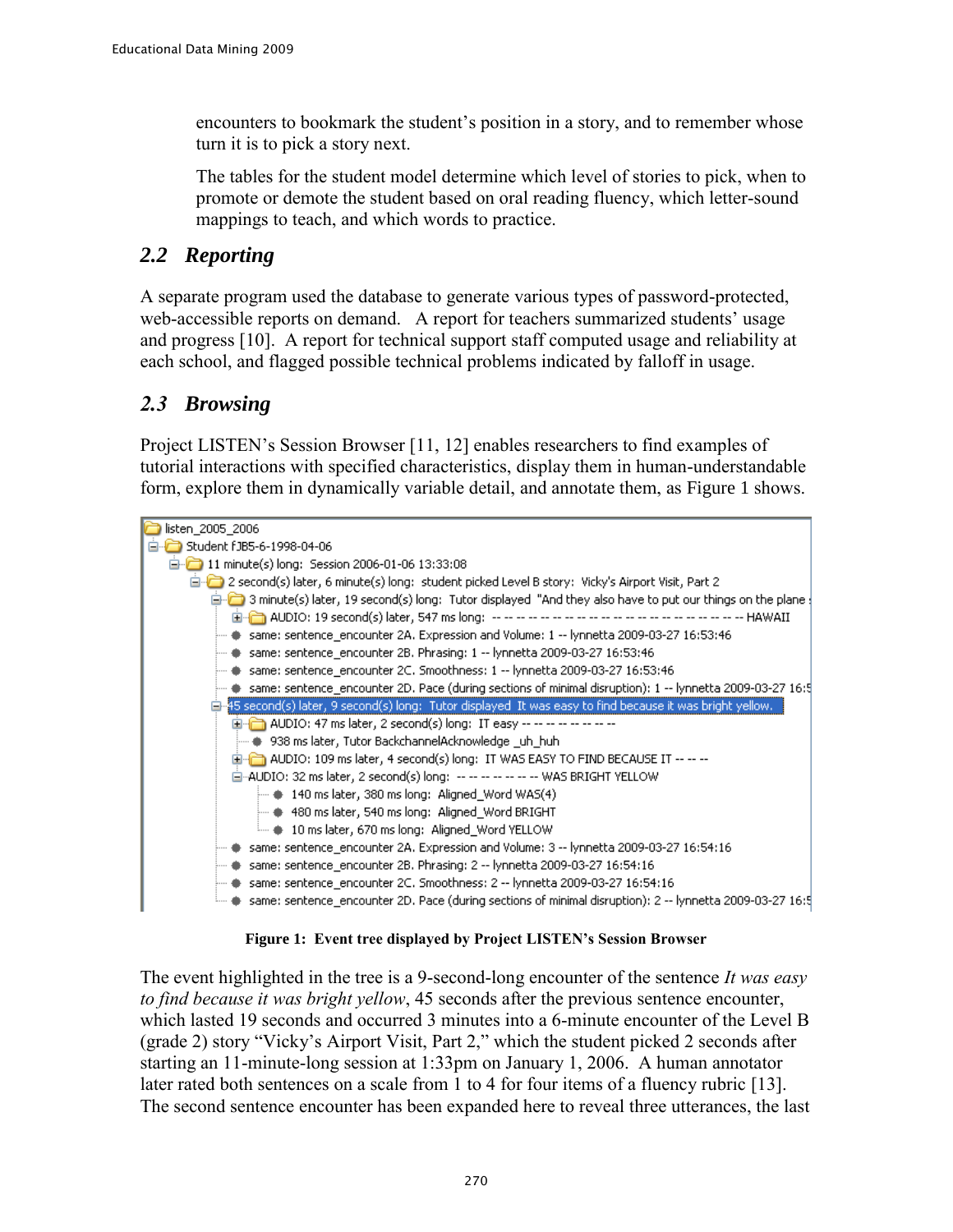of which is expanded to show the text words *was bright yellow* aligned against the speech recognizer output. The Session Browser derives the tree structure from the temporal relationships among the events stored in the database.

# *2.4 Mining*

Researchers query Reading Tutor databases from different school years for educational data to mine. These queries are shorter, faster to write, easier to understand, and less error-prone than the scripts used to analyze tutor log files [1]: "For example, analysis of the preemptive assistance experiment was hampered by the absence of a single uniform log entry for the generic event "give help on a word." Instead, an *ad hoc* script had to recover this implicit event by aggregating over the more specific events logged for each specific type of help, and for the Reading Tutor's spoken outputs. This script is sufficiently complex to doubt its correctness."

# **3 What to log**

To put tutor data logging in perspective, it is helpful to think of the tutor and student as each sensing, thinking, and acting within the wider environment surrounding them – physically, socially, institutionally, culturally, and so forth. This environment includes the machine on which the tutor runs, the classroom and school where it's located, the student's classmates and teacher(s), and so on.

We can use this framework to characterize logged information. To illustrate with authentic concrete examples, we use it to categorize database tables logged by the 2007- 2008 version of the Reading Tutor – as well as additional information that might be useful to log, but that we currently do not.

# *3.1 Environmental data*

A "Candid Camera" analysis of video recorded by a camera mounted on a Reading Tutor monitor [14] showed that a tutor equipped with computer vision could potentially capture useful information about its physical and social context, such as whether a student is present or absent, looking at the screen or off-task, alone or with classmates, and working independently or interacting with a teacher. However, at present a typical tutor has limited if any ability to observe its environment directly.

In the absence of such observations, a tutor may input information about the student and context directly from the student, teacher, or other sources. Information logged about the environment may be a static fact (seldom or never updated), a maintained value (updated more or less frequently), or a timestamped event (appended to the ongoing historical record of the interaction). The 2007-2008 Reading Tutor's static environmental data included listed 11 schools, 37 classes, and 540 users (446 with at least one session). Its maintained data included 960 stories, updated when students added stories.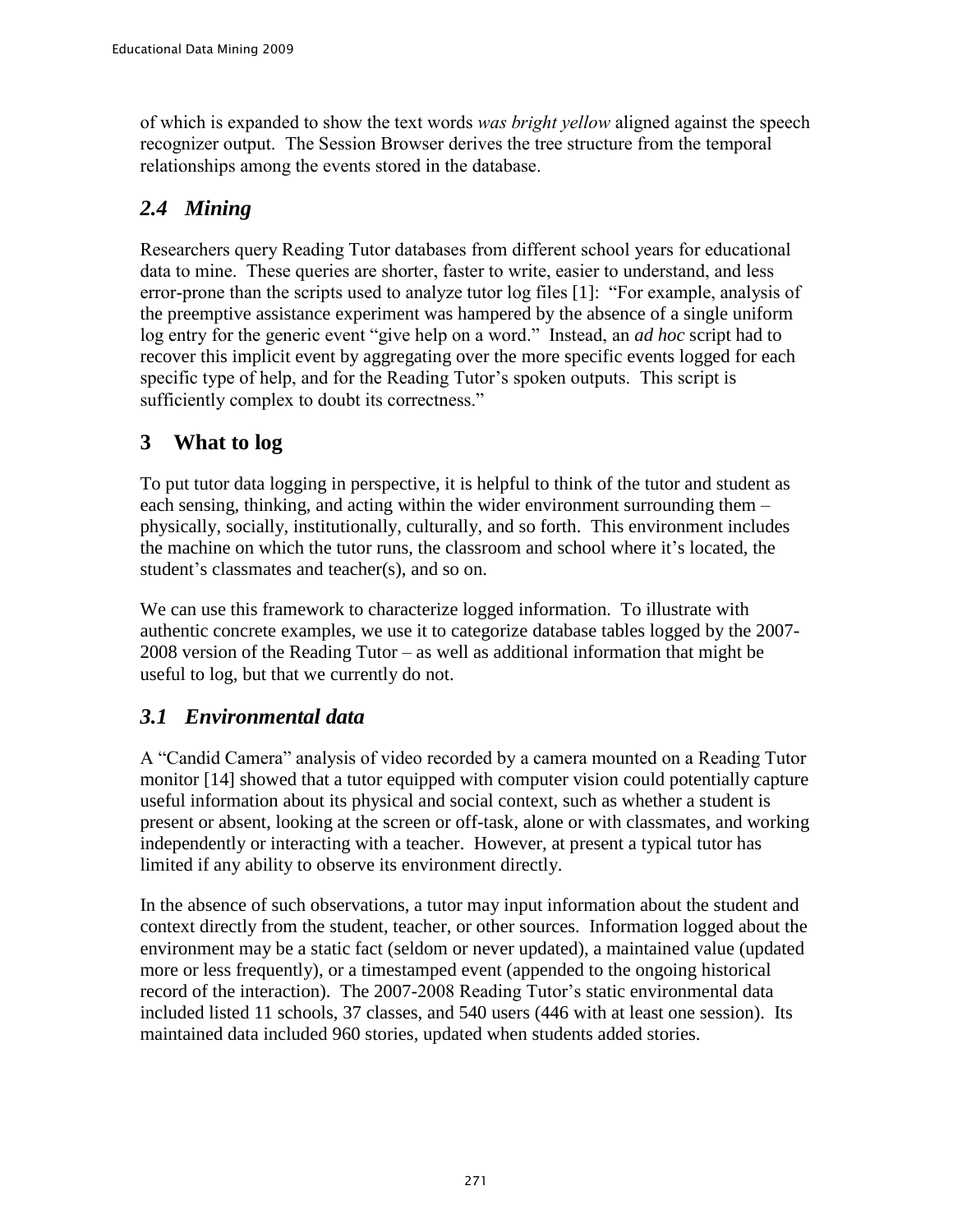# *3.2 Raw input*

A tutor's sensors are typically limited to keyboard, mouse, and microphone, enabling it to observe a subset of the student's actions. 2007-2008 raw input included 458,984 mouse clicks, 491,095 oral reading utterances, and 9,188 free-form spoken responses.

# *3.3 Interpreted input*

A tutor's input observations go through layers of interpretation. For instance, the 2007- 2008 Reading Tutor asked 105,223 multiple choice questions, of which 5,158 had a designated right answer. It interpreted 3,988 of these 5,158 responses as correct, 1,009 as incorrect, and 161 as null due to timing out, logging out, or crashing.

Similarly, the speech recognizer interpreted the 476,713 oral reading utterances as 1,747,259 spoken words, against which the Reading Tutor aligned 3,550,641 text words to interpret them as read, misread, or omitted.

Since the Reading Tutor's speech recognizer is imperfect, we rely on later manual transcription when we want to know what the student actually said. However, due to its cost, we transcribe only selectively. For our research on teaching reading strategies, we transcribe only students' free-form spoken responses to comprehension prompts [15].

Human interpretation of recorded speech is not restricted to transcribing it. For instance, an expert reading teacher annotated the transcribed student answers with how she would have responded to each answer, and why. Likewise, for an analysis of students' oral reading prosody, two annotators independently rated a sample of 200 recorded oral reading utterances on a 4-point fluency rubric [13].

# *3.4 Student model*

A tutor cannot observe students' thinking directly, but may infer student models from observed student behavior. Fine-grained models represent estimates of individual skills. The 2007-2008 Reading Tutor tracked exposure to vocabulary by maintaining 265,579 counts of how many times 480 students saw or typed 16,932 distinct words. It tracked individual phonics skills with knowledge tracing of students' performance in wordbuilding activities where they clicked on letter tiles to spell out a word spoken by the Reading Tutor. During 4,190 such activities, students built 26,562 words. The Reading Tutor interpreted the student's first attempt at each letter in a word as correct or incorrect. It accordingly made 78,069 updates to its estimates of students' phonic skills.

# *3.5 Tutor decisions*

A tutor's observations guide layers of tutorial decision. For instance, after classifying words in the current utterance (if any) as read, misread, or omitted, the Reading Tutor decides whether to wait, backchannel, prompt the student, give praise, go on, read the sentence aloud, or give help on an individual word, and if so, what type of help. The 2007-2008 Reading Tutor logged 181,788 such decisions.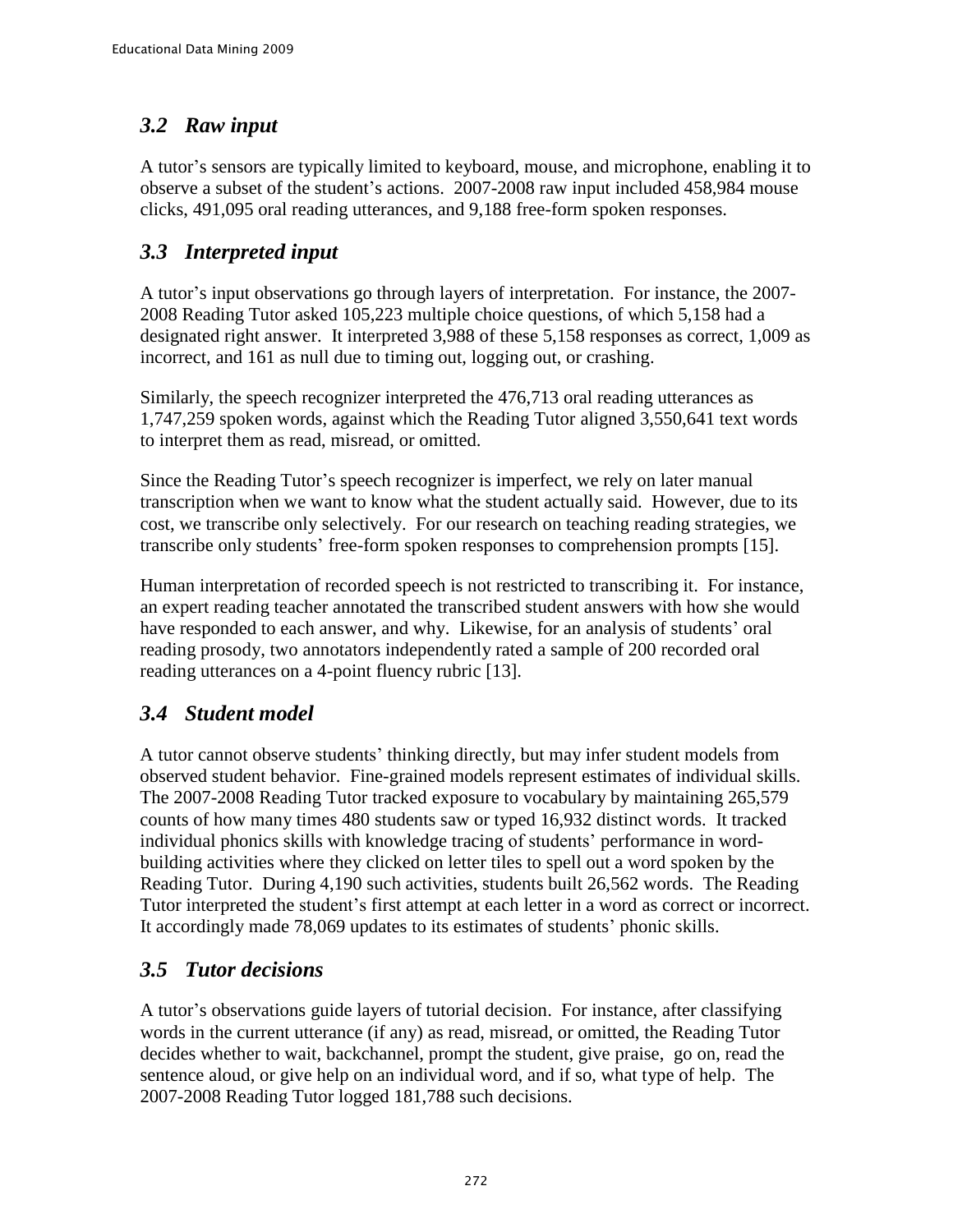In analyzing such decisions, it is necessary not only to know the tutor's observable actions and the decisions that led to them, but the alternative choices for each decision. The 2007-2008 Reading Tutor logged this information for some types of decisions. For example, it logged not only its randomized decisions to backchannel or prompt the student, but also its decisions not to do so. Logging this additional information is crucial for subsequent analyses of the randomized controlled experiments embedded in the Reading Tutor.

Reading Tutor activities and interventions can set variables to record randomized decisions about which word to give which if any treatment, or outcomes in the form of what responses the student chose or typed. It logged 175,978 such timestamped variable assignment events. For example, it used this mechanism to log its randomized decisions about whether to explain a vocabulary word in depth, briefly, or not at all [16].

Without such logging the alternatives for each decision, it is necessary to reconstruct them. For example, the Reading Tutor's decisions about what type of decoding assistance to give on words are randomized, but are constrained by the types of help feasible and appropriate for a given word. The Reading Tutor cannot give a rhyming hint for the word *orange* because no words rhyme with it. It could sound words longer than four phonemes but refrains from doing so on grounds of inadvisability. In analyzing the relative efficacy of different types of help, a "level playing field" comparison requires knowing which types were possible on a given word. Otherwise, comparing the success of help based on the student's later performance on the word will be biased in favor of help such as rhyming hints, which tend to be available only on easier words. Proper analysis of help efficacy involved approximating this information based on lexical properties of the word and detailed knowledge of the Reading Tutor implementation [17]. In retrospect, it would have been better to log the actual set of choices for each decision.

Tutorial decisions go through layers of implementation to transform them into external behavior (acting). For instance, the 2007-2008 Reading Tutor logged 41,177 decisions about how to intervene before a story, before a sentence, or after a story. These interventions are specified in the same activity language used to represent stories as sequences of different types of steps, such as reading, listening, editing, and choosing.

#### *3.6 Tutor actions*

A tutor's external actions are typically limited to graphical display and audio output. The 2007-2008 Reading Tutor logged 1,964,620 records of .wav files played in full or in part.

We refrain from logging every individual graphical action because there are too many, nor does it seem useful to do so. However, the text displayed by the Reading Tutor is generally logged as part of the action that displays it. For instance, logging a sentence encounter includes the text of the sentence. Likewise, logging a multiple choice question includes the displayed prompt and menu of choices.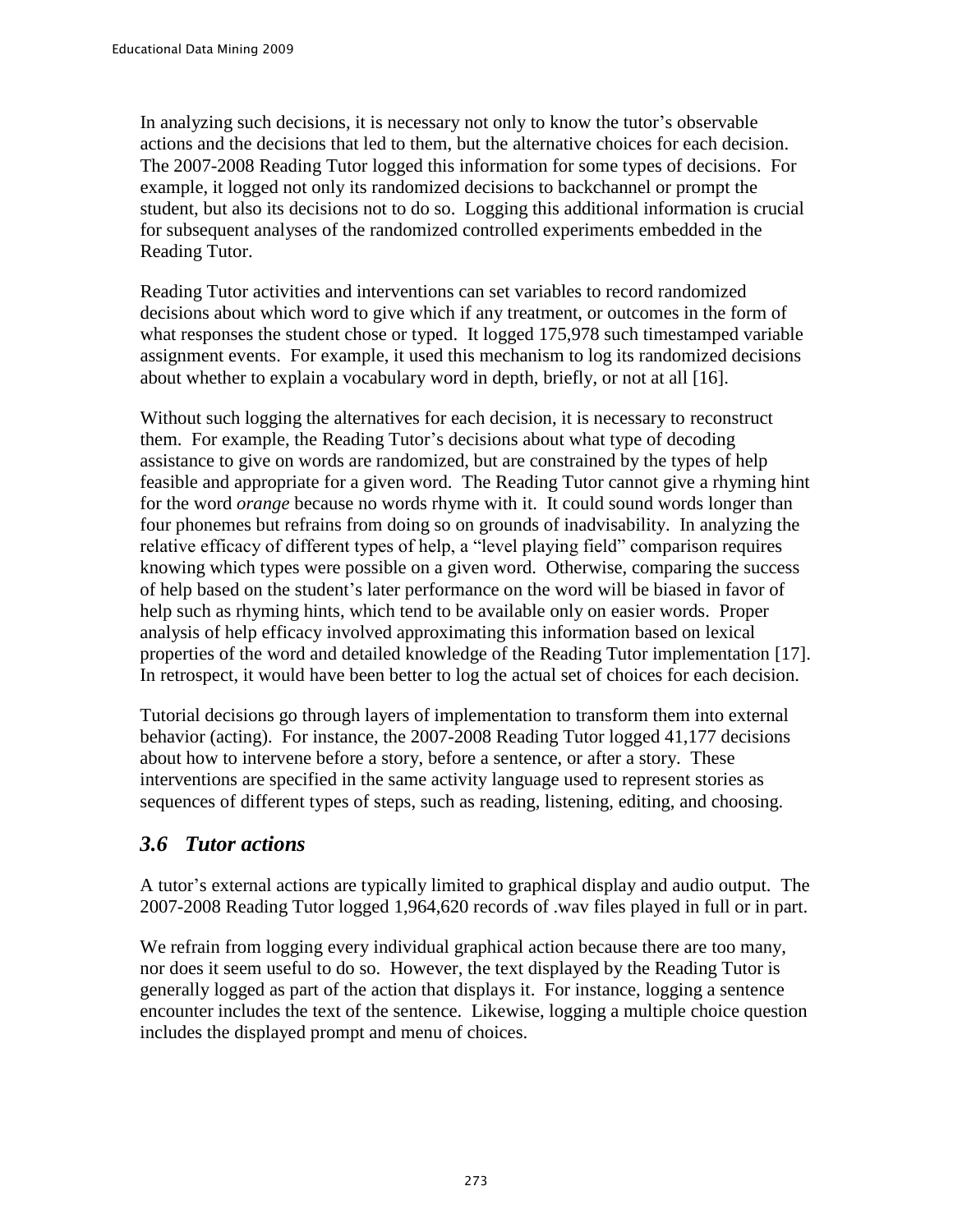#### *3.7 Events*

Tutorial interaction can be described at different temporal *grain sizes*. The 2007-2008 Reading Tutor logged 3,184 launches, of which 71 ended in crashes with logged stack dumps, and 10,462 sessions, defined as starting when a student logged in, and ending by logging out, timing out, or crashing. It logged 193,101 executions of scripts for logging in or out, picking a story or other activity, performing an activity, editing a story, and updating information about a class, student, or story. The 21,580 story encounters logged included 357,630 sentences displayed. The 310,375 logged steps included, among others, 120,506 reading, 120,506 picking, 18,412 editing, 17,8891 timing out, 9,253 free-form speaking, 4,191 word building, 2,240 entering a password, and 861 "WordSwap" games comprising 11,728 sentences, each with one misread word to click on, and 19,581 clicks.

### *3.8 Observing the tutor*

Reconstructing the exact appearance of the screen from logged tutor data is problematic. One reason is that the actual screen appearance at a given moment depends not only on what the tutor intends to display, but on what the operating system draws, and how promptly. One approach to this problem is the ability to replay logged tutor sessions. This feature can be very useful, but is infeasible to add after the fact to the Reading Tutor, and might be impractical anyway due to its multimodal, mixed-initiative, overlapping, stochastic, time-sensitive nature. Replay is much simpler for tutors limited to mouse and keyboard input and strict turn-taking, especially if their responses are deterministic and independent of student response time.

Another problem is that graphical design evolves across successive tutor versions. Old versions may not run as before (if at all), due to environmental changes such as updates to external content, upgrades to the operating system, and porting to faster computers.

We have found over the years that the most reliable way to document the appearance and behavior of a given version is to videotape children using it. However, this method is cumbersome and expensive to do well, and the result is inconvenient to use without the additional expense of indexing it to internally logged tutor data. Programmable screen capture software, fast PCs, and cheap disk space enable tutors to record video or at least occasional screenshots of their interactions, which we plan to do in the future.

We generally assume that tutor actions are observable by students. This assumption can be false. For instance, the display monitor may be turned off, broken, or maladjusted. Even likelier, the headset may be broken, disconnected, or plugged in to the wrong socket. Unlike humans, whose motor actions are accompanied by sensory feedback, computers do not actually see and hear the same displays and audio as their users. Screen capture is only a partial solution to this problem. A full solution will require additional devices to sense how tutor output actually looks and sounds in the environment.

# **4 How to log**

Our experience has led us to develop the following 10 guidelines for logging interactions.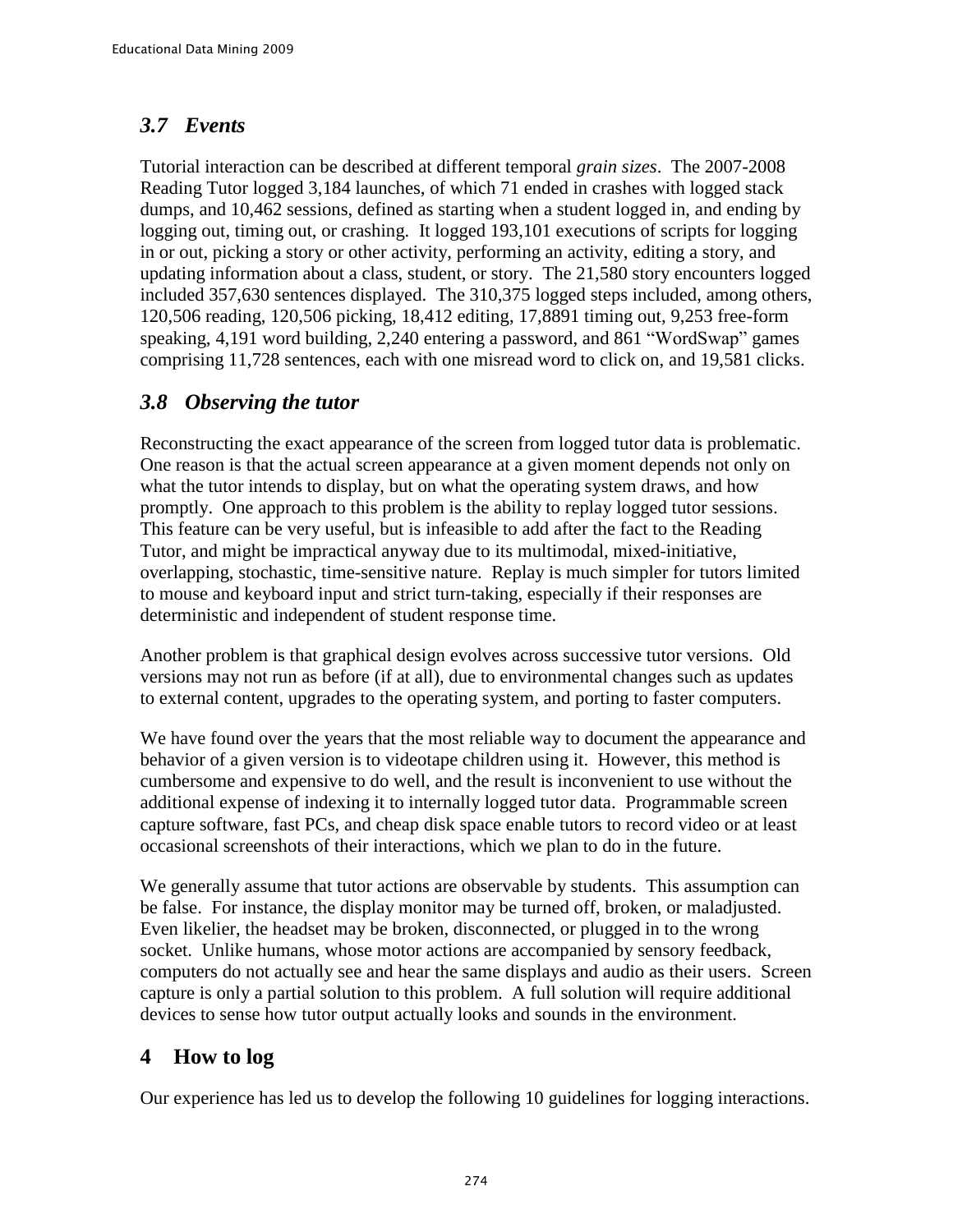### *4.1 Log directly to a database.*

Log files are easy to record, flexible in what information they can capture, (sometimes) human-understandable to read, and useful in debugging. However, we have found them unwieldy to aggregate across multiple sessions and computers, and difficult to parse and analyze in ways not anticipated when they were designed [1].

Logging tutorial interactions directly to a suitably designed and indexed database instead of to log files eliminates the need to parse them – a time sink and error source in our past. Starting with the 2003-2004 school year, the Reading Tutor has logged its interactions to a database, making their analysis easier, faster, more flexible, less bug-prone, and more powerful than analyzing conventional log files. This practice has enabled or facilitated nearly all the dozens of subsequent papers listed on Project LISTEN's Publications page.

Moreover, logging straight to a database supports immediate efficient access. This capability is essential for real-time use of logged information – in particular, by the tutor itself. The Reading Tutor's student model relies on information logged to its database. In contrast, although the Pittsburgh Science of Learning Center's DataShop (located at [pslcdatashop.web.cmu.edu\)](https://pslcdatashop.web.cmu.edu/) uses a database, it generates the database only after the fact by parsing tutor logs in the form of XML files.

Each year's version of the Reading Tutor adds, drops, or modifies tables or fields in the database schema, and therefore has its own archival database. This practice facilitates running a query on one school year's data at a time. Also, each Project LISTEN member has his or her own database to modify freely without fear of altering archival data.

#### *4.2 Include computer, student ID, and start time as standard fields.*

A key insight is that student, computer, and time typically suffice to identify a unique tutorial interaction of a given type. Together they distinguish the interaction from those of another type, computer, or student. (We include computer ID in case the student ID is not unique, and also because some events, such as launching the Reading Tutor, do not involve a student ID.) There are two reasons this idea is powerful. First, these fields serve as a primary key for every table in the database, simplifying both access and the learning curve for working with the data. Second, nearly every tutor makes use of the concepts of students, computers, and time, so this recommendation is broadly applicable.

#### *4.3 Index event tables by computer, student ID, and start time.*

Database indices enable very fast retrieval even from tables of millions of events.

#### *4.4 Log end time as well as start time.*

This additional information makes it possible to compute the duration of a noninstantaneous event, measure the hiatus between the end of one event and the start of another, and determine if one event starts before, during, or after another event – capabilities essential for the Session Browser [11, 12] described in Section 2.3 above, in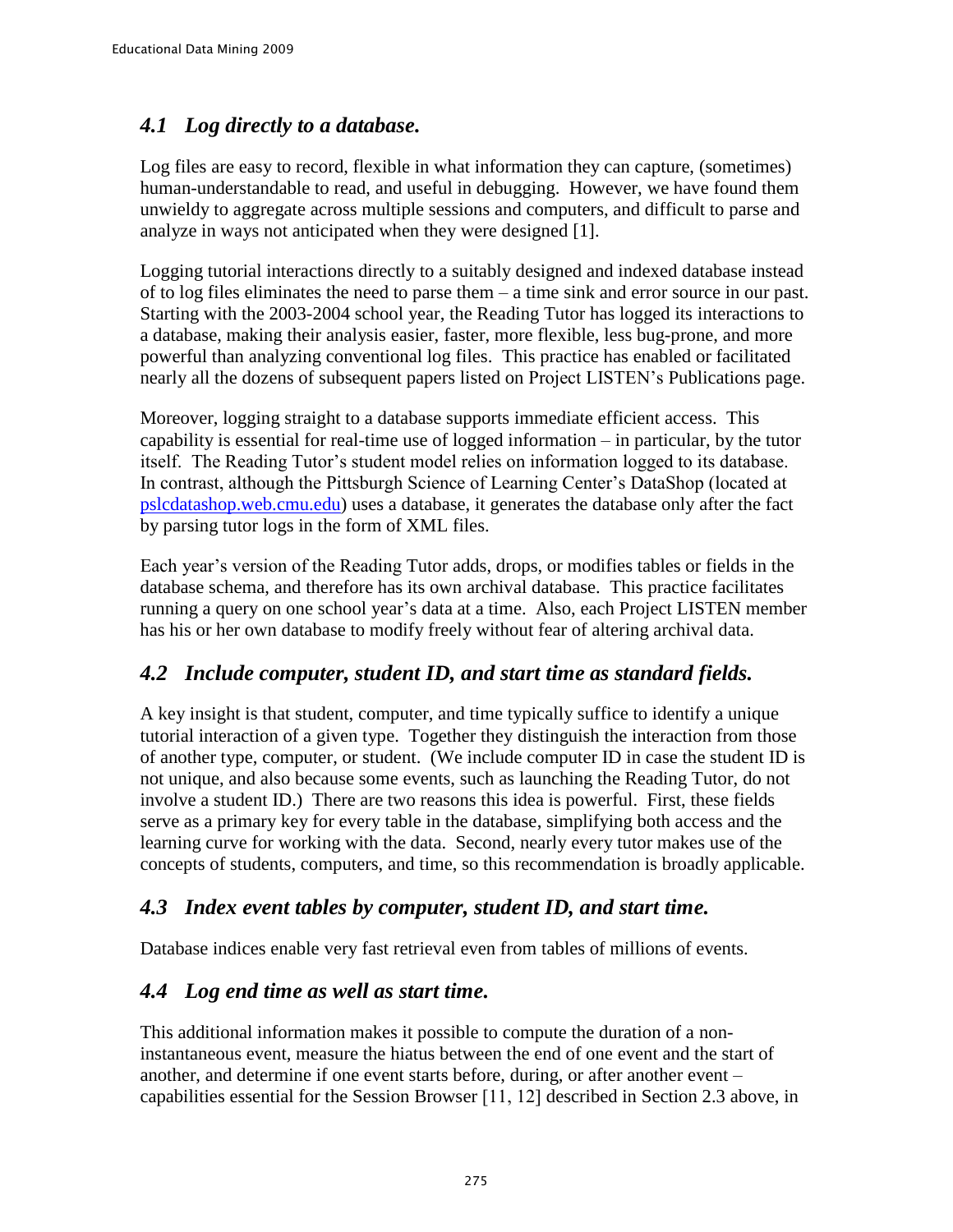particular to infer hierarchies of events based on temporal relations among them. Logging the start and end time of an event in the same record requires the tutor to remember until the end of the event what information to log about it, such as when it began. Logging start and end times to different records merely replaces this requirement with the messier task of matching them up after the fact. Some tutors log start times but not end times. For instance, logging the end time of an event may be problematic for a web-based tutor that doesn't know when the student leaves a page or window.

#### *4.5 Include a field for the parent event start time.*

A field for an event's parent makes joins easier to write and faster to execute. For example, the sentence encounter start time field of the record for a read word makes it easier and faster to find the sentence encounter containing the word than by querying for the sentence encounter that started before the word and ended after it.

### *4.6 Log each school year's data to a different database.*

Each year's version of the Reading Tutor adds, drops, or modifies tables or fields in the database schema, and therefore has its own archival database. This practice also facilitates running a query on one school year's data at a time. Also, each team member has his or her own database to modify freely without fear of altering archival data. Making it easy for researchers to create new tables and views that are readily accessible to each other is key. This step enables "best practices" to propagate quickly, whereas if separate copies of the data are kept, "version skew" can become a problem.

#### *4.7 Design databases to support aggregation across sites.*

To merge separate databases from multiple schools into a single database, the MySQL server at each site sends each day's transactions to our lab server, which simply reexecutes them on the aggregated database. To make this solution possible, each table must be able to combine records from different sites. Therefore the Reading Tutor uses student IDs unlikely to recur across different classes or schools, so as to distinguish data from different students. Similarly, it uses computer, ID, and start time to identify events, instead of numbering them from 1 separately at each site.

#### *4.8 Name standard fields consistently within and across databases.*

Naming fields consistently in successive versions of a tutor makes them easier for the Session Browser to extract. Thus most of the tables in a Reading Tutor database have fields named machine name, user id, start time, and (for non-instantaneous events) end\_time. Timestamps in MySQL (at least the version we used) are limited to 1-second resolution, so tables that require higher resolution encode the milliseconds portion of start and end times in fields named sms and ems, respectively. Adding new tables and fields is fine, but keeping the names of the old ones facilitates reuse of code to analyze tutor data.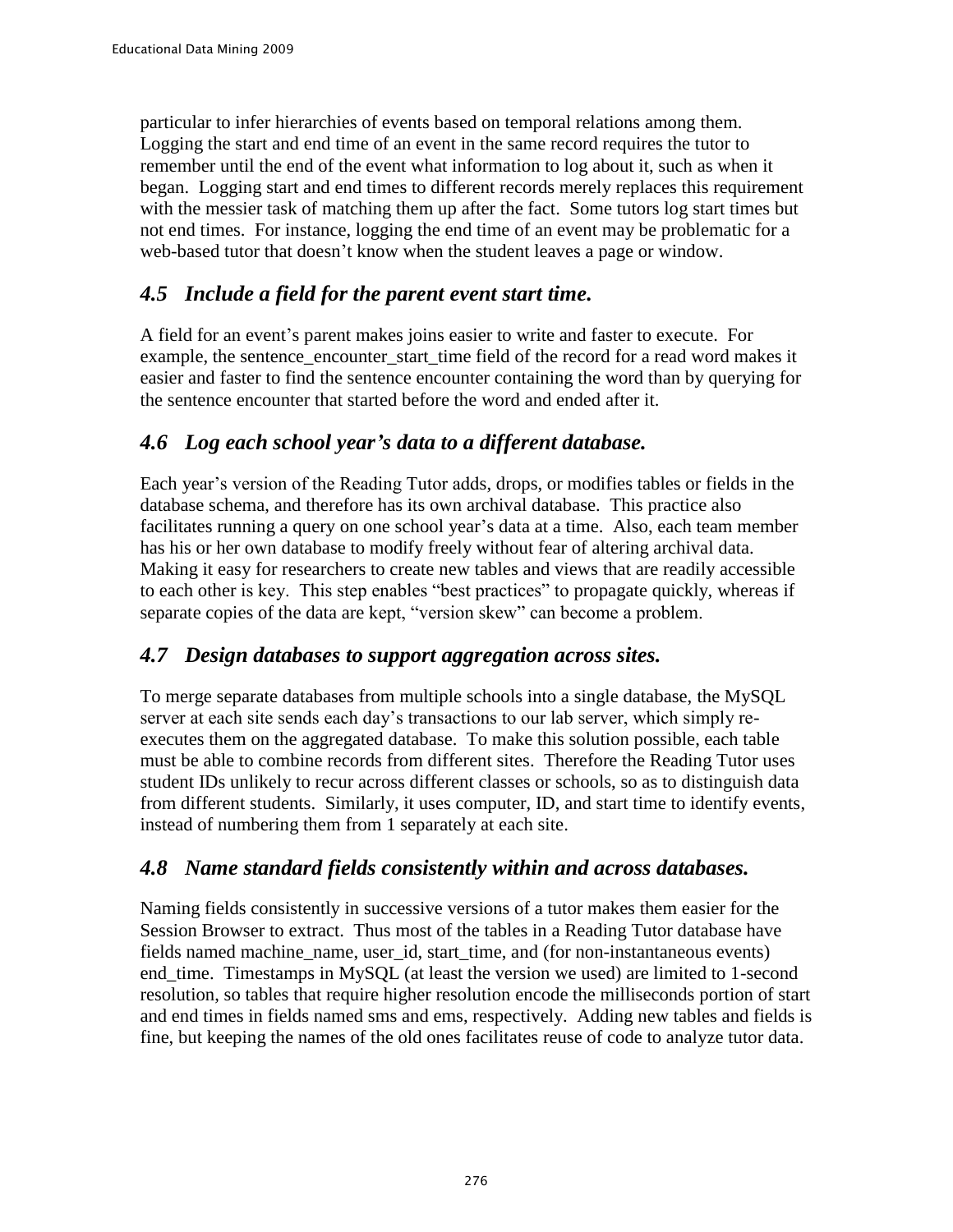#### *4.9 Use a separate table for each type of tutorial event.*

Using a separate table for each event type (e.g. story, sentence, utterance, click) lets us include fields for features specific to that event type, such as the title of a story, the text of a sentence, the audio recording of an utterance, or the word the student clicked on.

#### *4.10 Logging the non-occurrence of an event is tricky.*

"Subjunctive logging," or recording what could have happened but did not, is still an active topic of discussion in the EDM community. But tutor designers and data miners should be aware that recording some non-events can greatly simplify later analyses. For example, the Reading Tutor logs each word it hears the student read. The time at which a skipped word *wasn't* read is undefined, so the Reading Tutor logs its start and end time as null. However, logging its (non-null) sentence\_encounter\_start\_time, and the position in the text sentence where it should have been read, lets analysis queries and the Session Browser retrieve words as ordered in the sentence, whether or not they were read.

#### **5 Conclusion**

The goal of this paper is to provide useful advice for logging tutor data. We discussed why to log tutor data, giving four examples from Project LISTEN – tutoring, reporting, browsing, and mining. We discussed what to log, with examples from the Reading Tutor. Finally, we proposed ten concrete guidelines for how to log tutor data.

Our guidelines exploit three simple but powerful ideas. First, logging tutorial interaction directly to a suitably designed and indexed database instead of to log files eliminates the need to parse them, and supports immediate efficient access. Second, student, computer, and time interval suffice to identify a tutorial event of a given type. Third, temporal relations among time intervals define a useful hierarchical structure of tutorial events.

Evidence for our guidelines includes the dozens of publications they have enabled. They helped us implement a flexible, efficient tool to browse tutor data in understandable form yet with minimal dependency on tutor-specific details. A short vignette may best illustrate their power. In a research talk, Dr. Vincent Aleven reported a partial correlation of students' learning gains in his tutor with the rate at which they asked for hints, controlling for pretest scores. The second author of this paper used the Reading Tutor database to replicate Dr. Aleven's result – before he finished his talk.

#### **Acknowledgements**

This work was supported in part by the National Science Foundation under ITR/IERI Grant No. REC-0326153 and in part by the Institute of Education Sciences, U.S. Department of Education, through Grants R305B070458, R305A080157, and R305A080628 to Carnegie Mellon University. The opinions expressed are those of the authors and do not necessarily represent the views of the Institute, the U.S. Department of Education, or the National Science Foundation. We thank the educators, students, and members of Project LISTEN who have helped generate, log, and analyze our data.